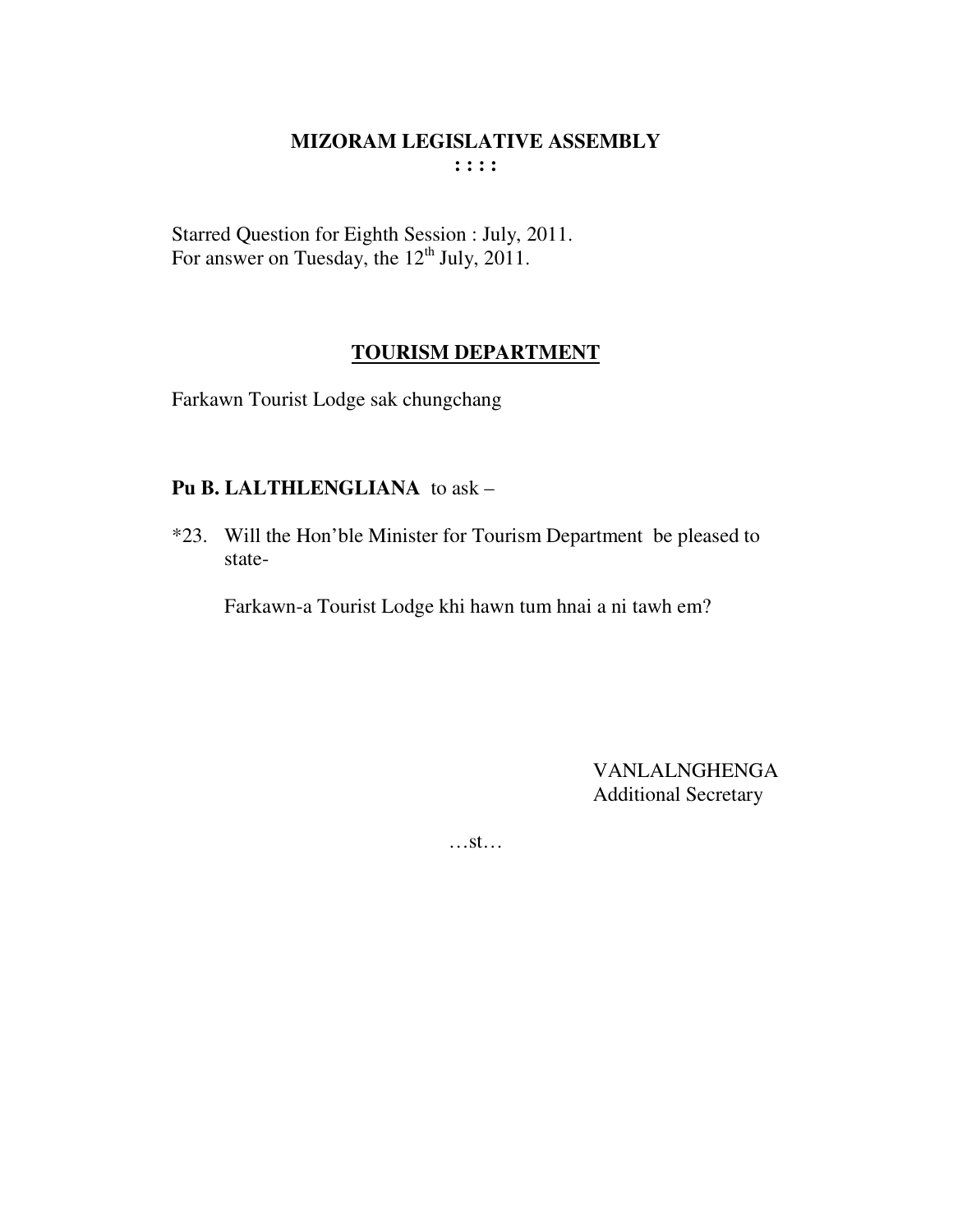Starred Question for Eighth Session : July, 2011. For answer on Tuesday, the  $12<sup>th</sup>$  July, 2011.

#### **TRADE & COMMERCE DEPARTMENT**

Border Trade chungchang

#### **Pu JOHN SIAMKUNGA** to ask –

- \*24. Will the Hon'ble Minister for Trade & Commerce Department be pleased to state –
	- a) Bangladesh Sorkar nena in sumdawn tawnna tura hmalakna ah Mizoram Sorkar-in eng chen nge hmasawnna a neih tawh ?
	- b) Congress Sorkar hmasa a hma lo lak tawhna Thingsai bul Kulhhmuntlanga Myanmar nena in sumdawn tawnna lo neih tawh thinna ah hian Weekly Market siam tumna a la awm em ?

VANLALNGHENGA Additional Secretary

….h…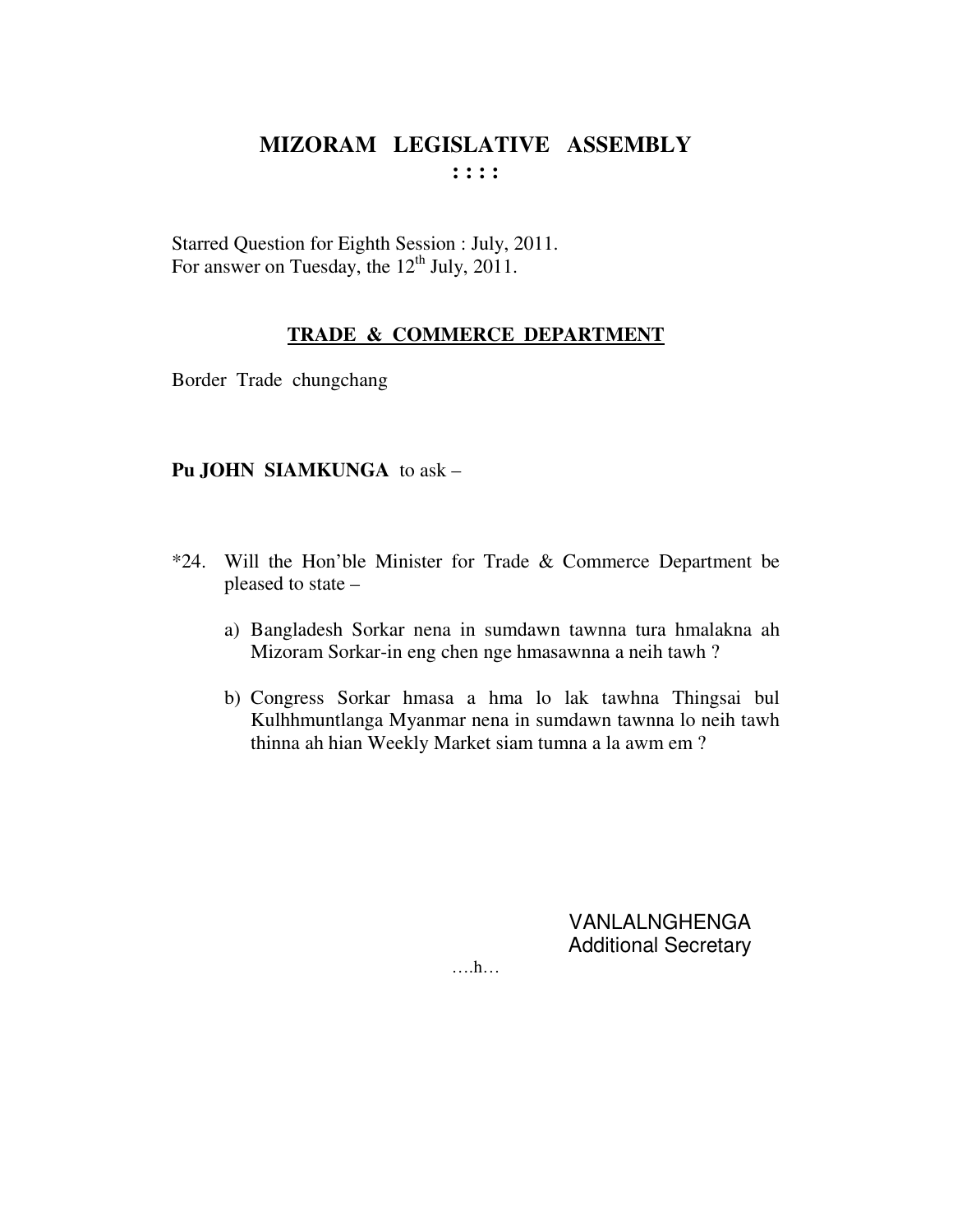Starred Question for Eighth Session : July, 2011. For answer on Tuesday, the  $12<sup>th</sup>$  July, 2011.

#### **AGRICULTURE DEPARTMENT**

Chamdur Project chungchang.

#### **Pu C. RAMHLUNA** to ask -

- \*25. Will the Hon'ble Minister for Agriculture Department be pleased to state –
	- (a) Union Agriculture Minister lo kal laia Chamdur Project atana sum pek chhuah tura a in tiam ang khan sum hi dawn a ni ta em ?
	- (b) Project/scheme te hi siam a niin Central Sorkarah thawn a ni tawh em ?
	- (c) Engtikah nge hma lak tan theih beisei a nih ?

VANLALNGHENGA Additional Secretary.

…nt…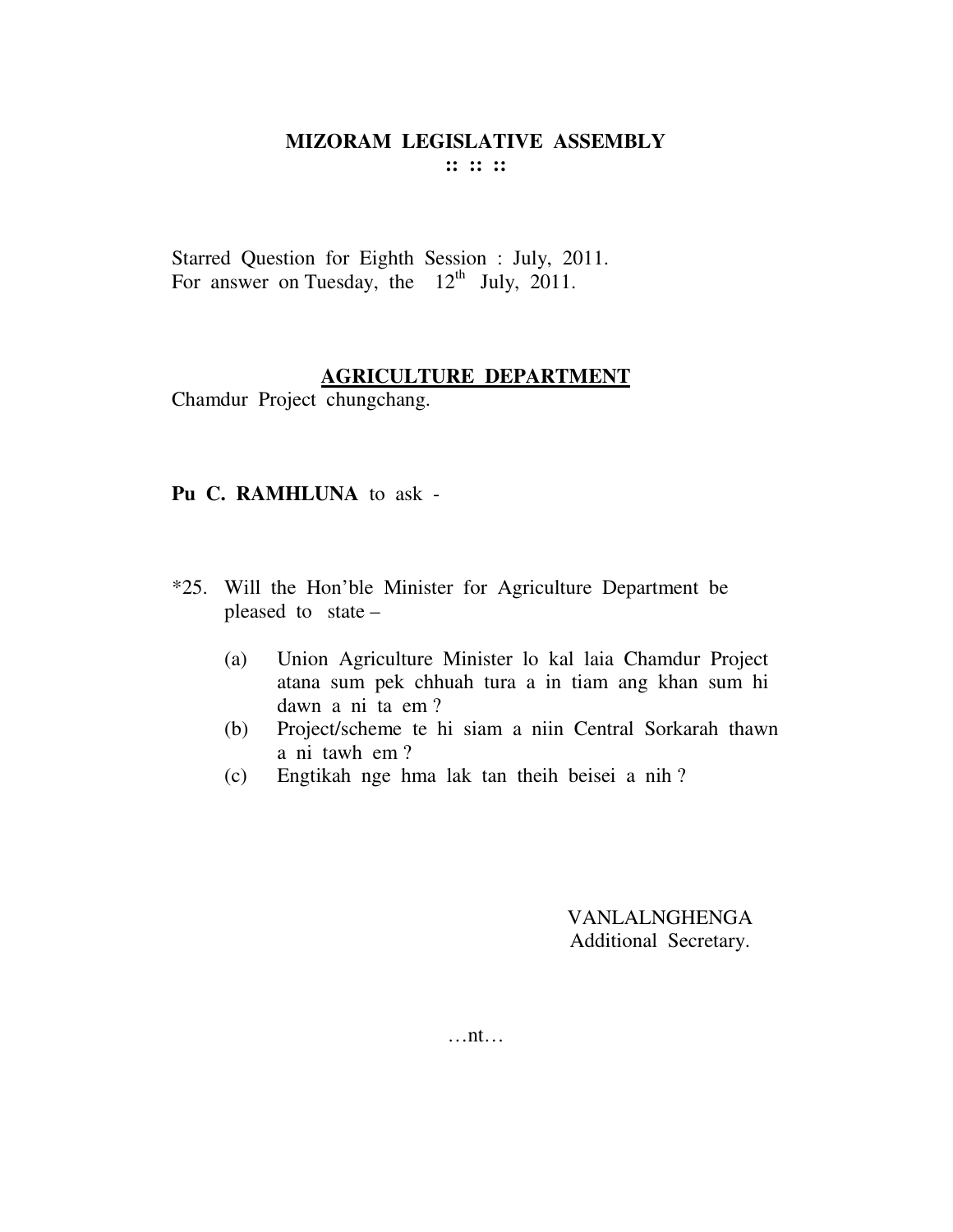**: : :** 

Starred Question for Eighth Session : July, 2011 For answer on Tuesday the  $12<sup>th</sup>$  July, 2011

# **AGRICULTURE DEPARTMENT**

Oil Palm chungchang -

# **Pu T.T. ZOTHANSANGA** to ask –

- \*26. Will the Hon'ble Minister for Agriculture Department be pleased to state –
	- (a) Oil Palm Programme hi Mizoram a eng District chhungah te nge kalpui anih tawh ?
	- (b) Kum 2011-2012 chhung hian hma lak chhunzawm tum a ni em ?

 VANLALNGHENGA Additional Secretary.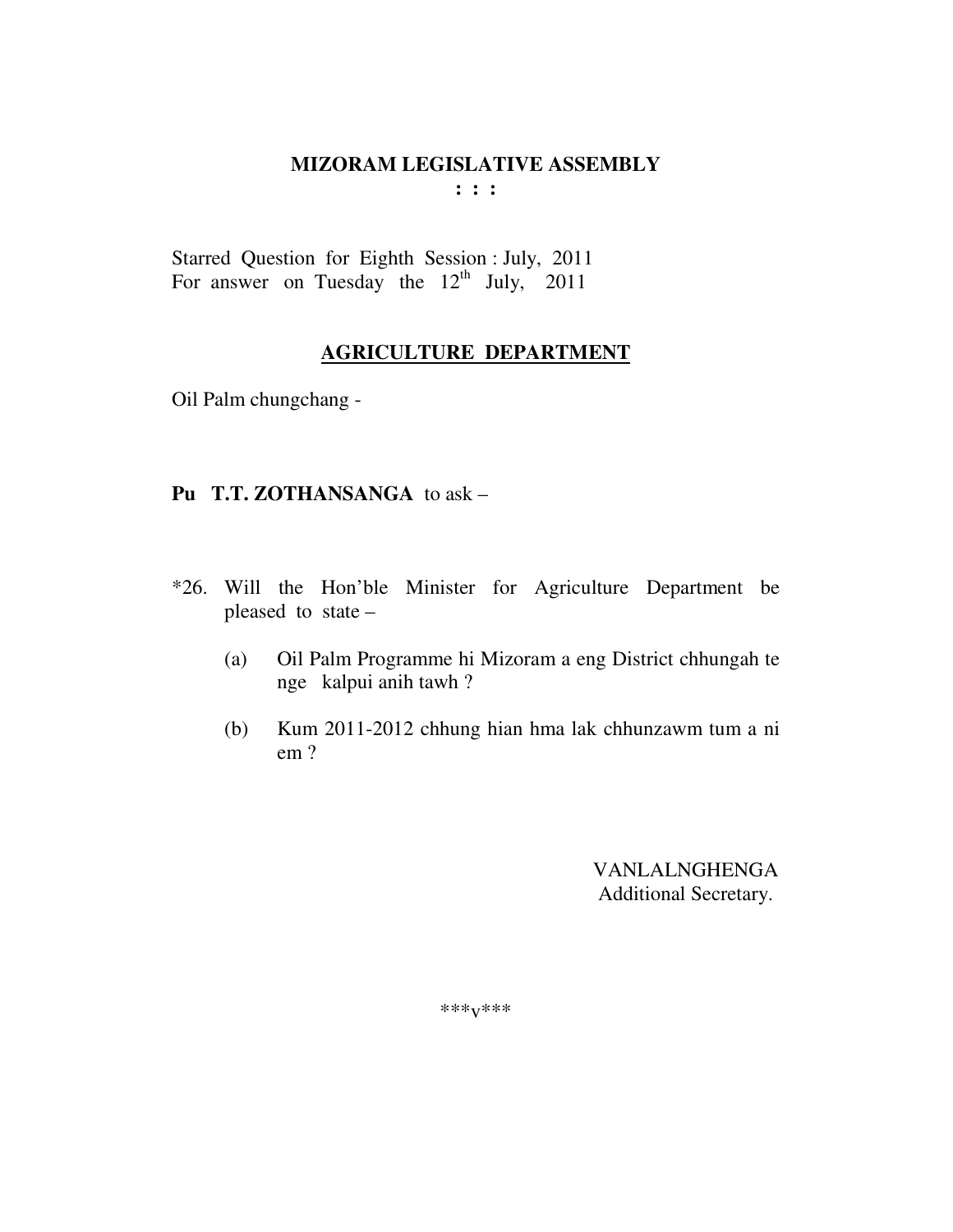Starred Question for Eighth Session : July, 2011. For answer on Tuesday, the  $12<sup>th</sup>$  July, 2011.

## **AGRICULTURE DEPARTMENT**

Leilet thar siam chungchang.

#### **Pu C. RAMHLUNA** to ask -

- \*27. Will the Hon'ble Minister for Agriculture Department be pleased to state –
	- (a) Kum 2011-2012 financial year chhungah hian leilet awmsa bakah a thar tih belh tumna a awm em ?
	- (b) A awm a nih chuan khawi laiah nge ? District wise-in tih belh tumna lai ram leh an area zawng zawng min hrilh thei ang em ?
	- (c) Heng tih belh tumte hi mimal kutah (leilet neitute) hlan mai an ni nge, Department-in hma an lak sak ?
	- (d) Heng atan te hian sum engzatnge sen tum a nih ?

VANLALNGHENGA Additional Secretary.

…nt…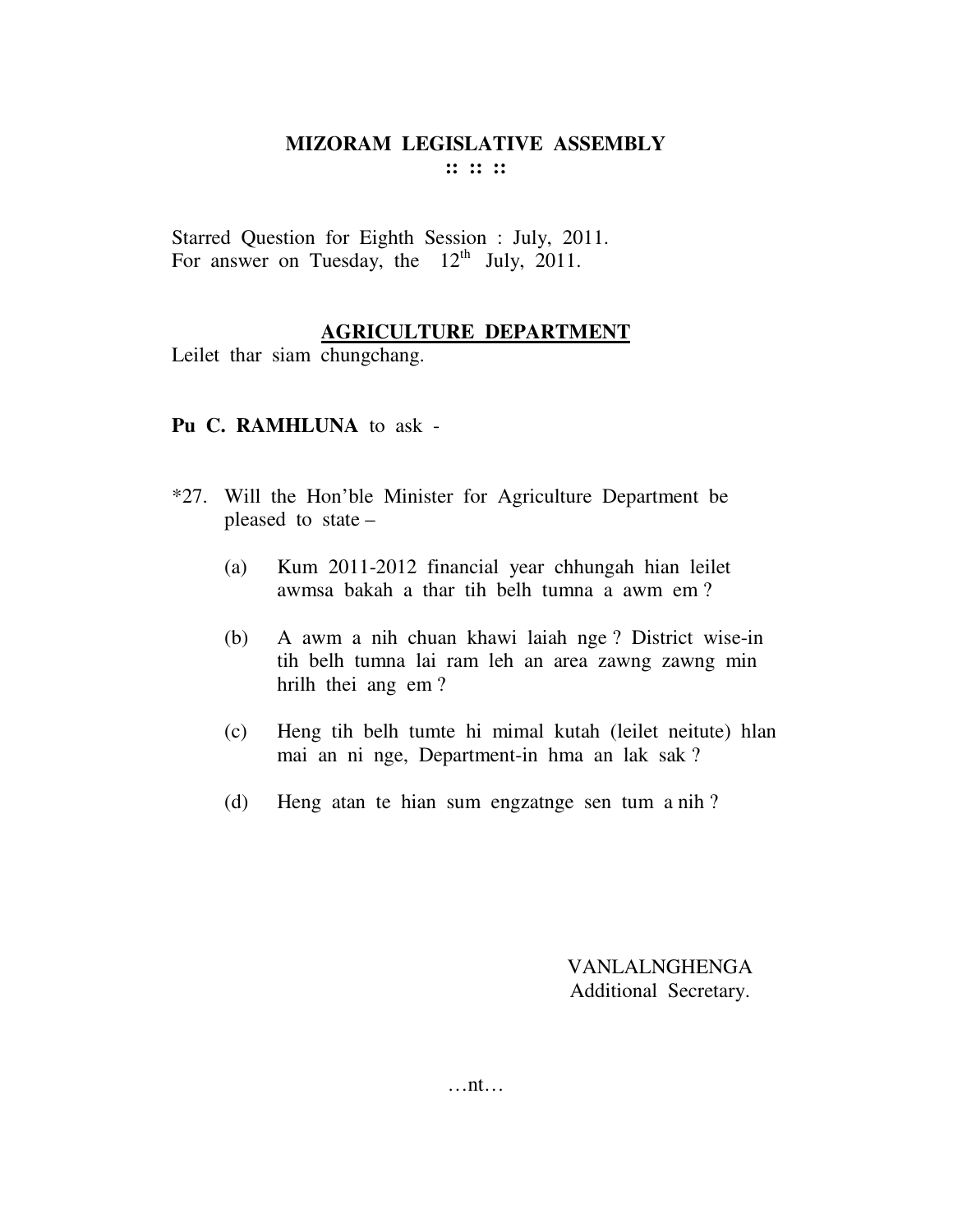Starred Question for Eighth Session : July, 2011. For answer on Tuesday, the  $12^{th}$  July, 2011.

# **FINANCE DEPARTMENT**

Sub-Treasury hawn chungchang

#### Pu R.L. PIANMAWIA to ask -

\*28. Will the Hon'ble Minister for Finance Department be pleased to state  $-$ 

a) Sub-Treasury hawn belh theih a ni em?

b) Darlawn ah Sub-Treasury hawn ve theih dan Sorkarin a hria em?

VANLALNGHENGA **Additional Secretary** 

 $\dots$ ...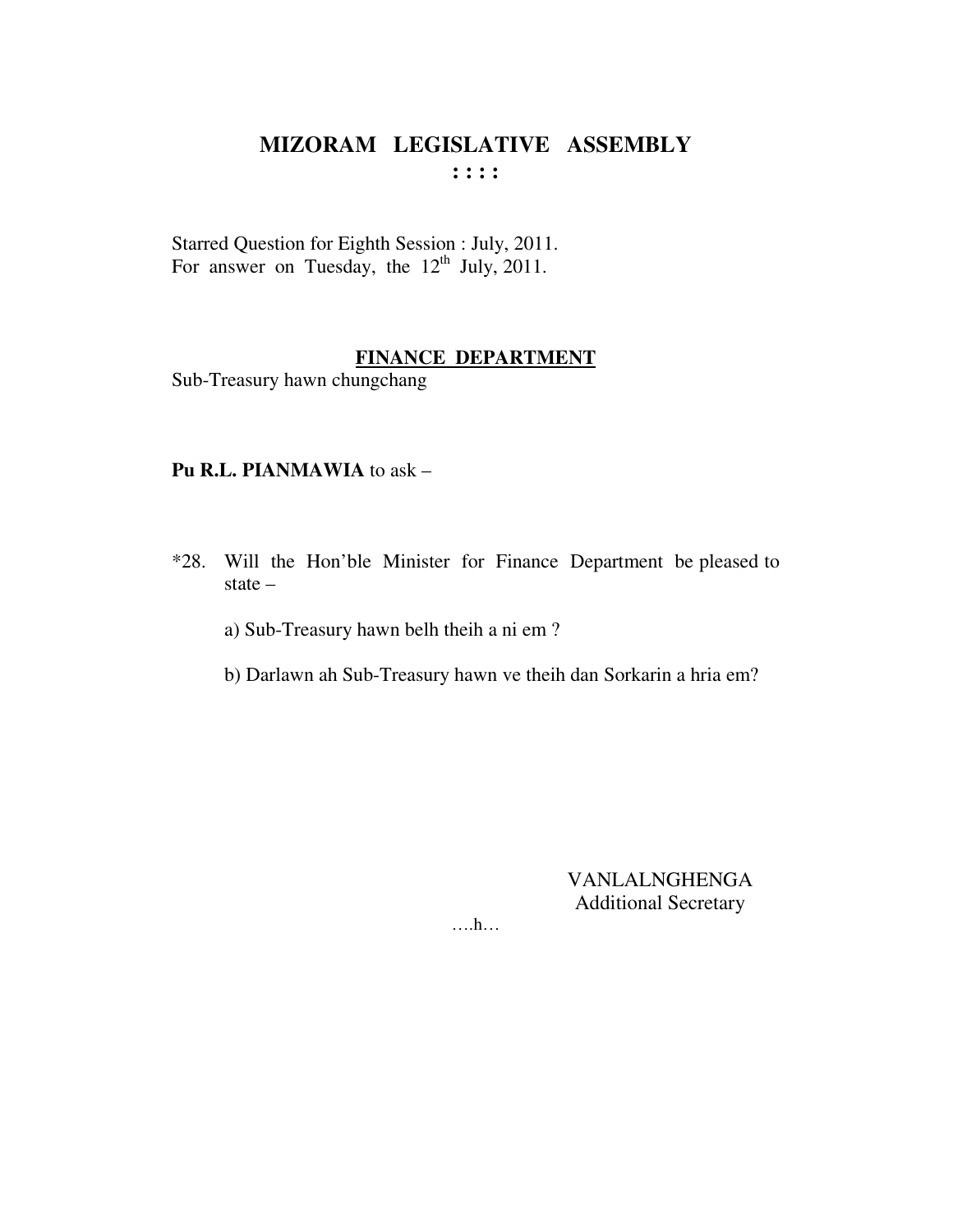**: : :** 

Starred Question for Eighth Session : July, 2011 For answer on Tuesday, the  $12<sup>th</sup>$  July, 2011

# **AGRICULTURE DEPARTMENT**

NLUP hnuaia Computer sem chungchang -

#### **Pu C. RAMHLUNA** to ask -

- \*29. Will the Hon'ble Minister for Agriculture Department be pleased to state –
	- (a) NLUP hnuaiah hian Village level-ah Computer sem a ni em ?
	- (b) Anih chuan engzatnge sem a nih ? Enge a rate ?
	- (c) Tute hman tur nge ? An hmang tangkai em ?

 VANLALNGHENGA Additional Secretary.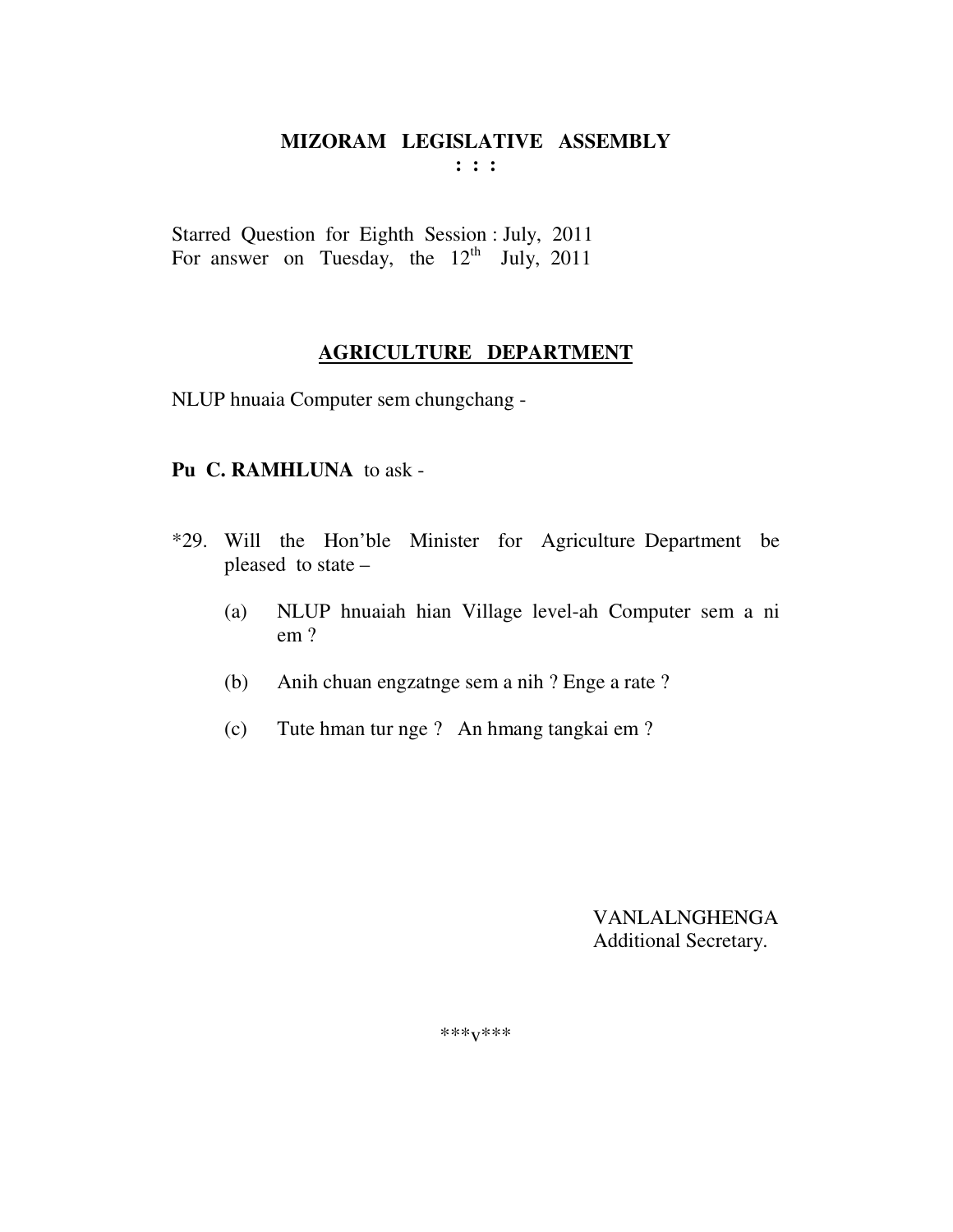$: : :$ 

Starred Question for Eighth Session : July, 2011 For answer on Tuesday, the  $12<sup>th</sup>$  July, 2011

## TRADE & COMMERCE DEPARTMENT

Vairengte Bazar Building sak chungchang -

# Pu K. LALRINTHANGA to ask -

\*30. Will the Hon'ble Minister for Trade & Commerce Department be pleased to state  $-$ 

Vairengte bazar building khu sak that tumna a awm em?

VANLALNGHENGA Additional Secretary.

 $***V***$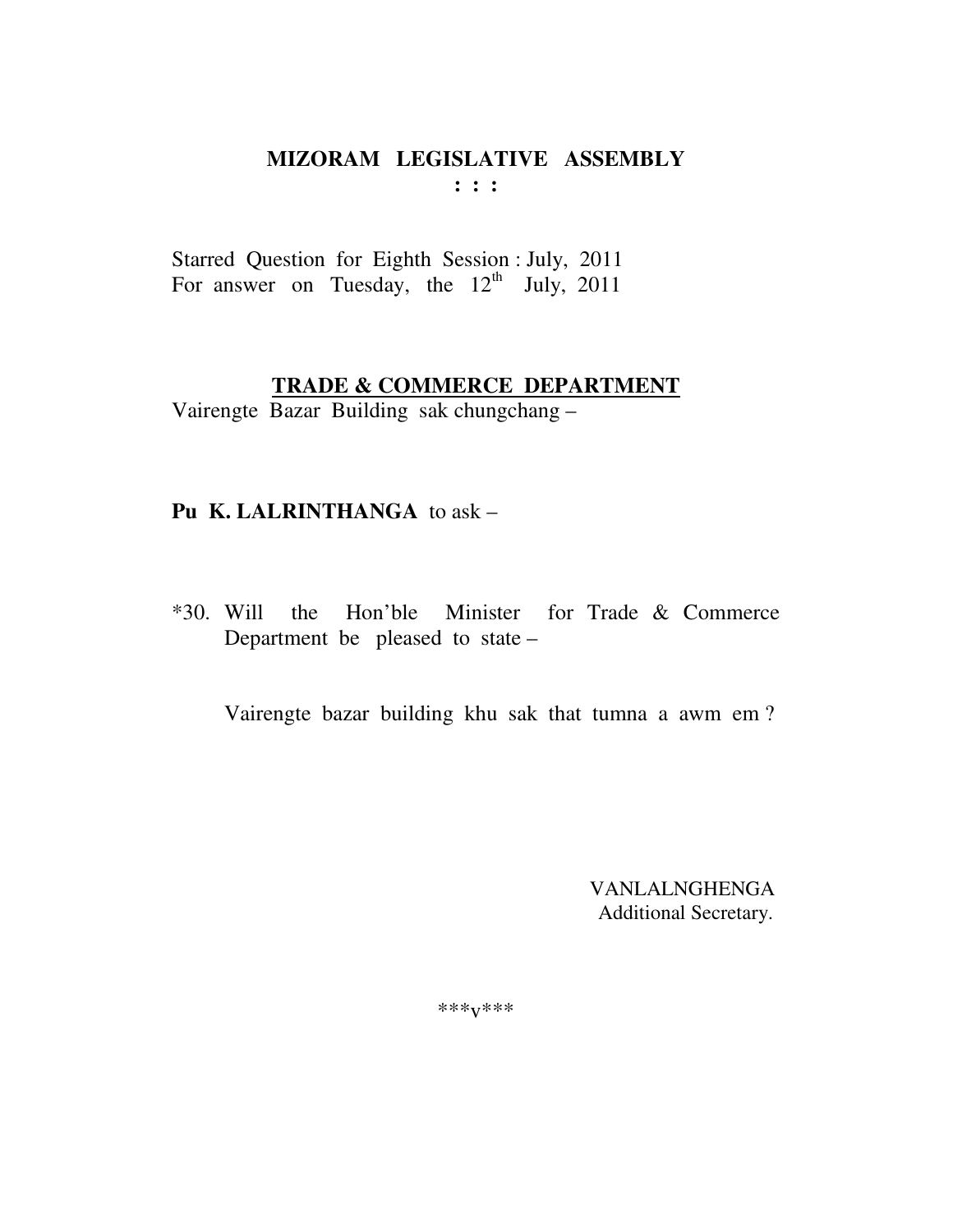Starred Question for Eighth Session : July, 2011. For answer on Tuesday, the  $12^{\text{th}}$  July, 2011.

# **AGRICULTURE DEPARTMENT**

Buh thar tam kum puan chungchang

# Pu T.T.ZOTHANSANGA to ask -

\*31. Will the Hon'ble Minister for Agriculture Department be pleased to state-

Kum 2011 hi buh thar tam kum-ah puan a ni a, Sorkar/Department in hma a la reng em?

> **VANLALNGHENGA Additional Secretary**

 $\dots$ st $\dots$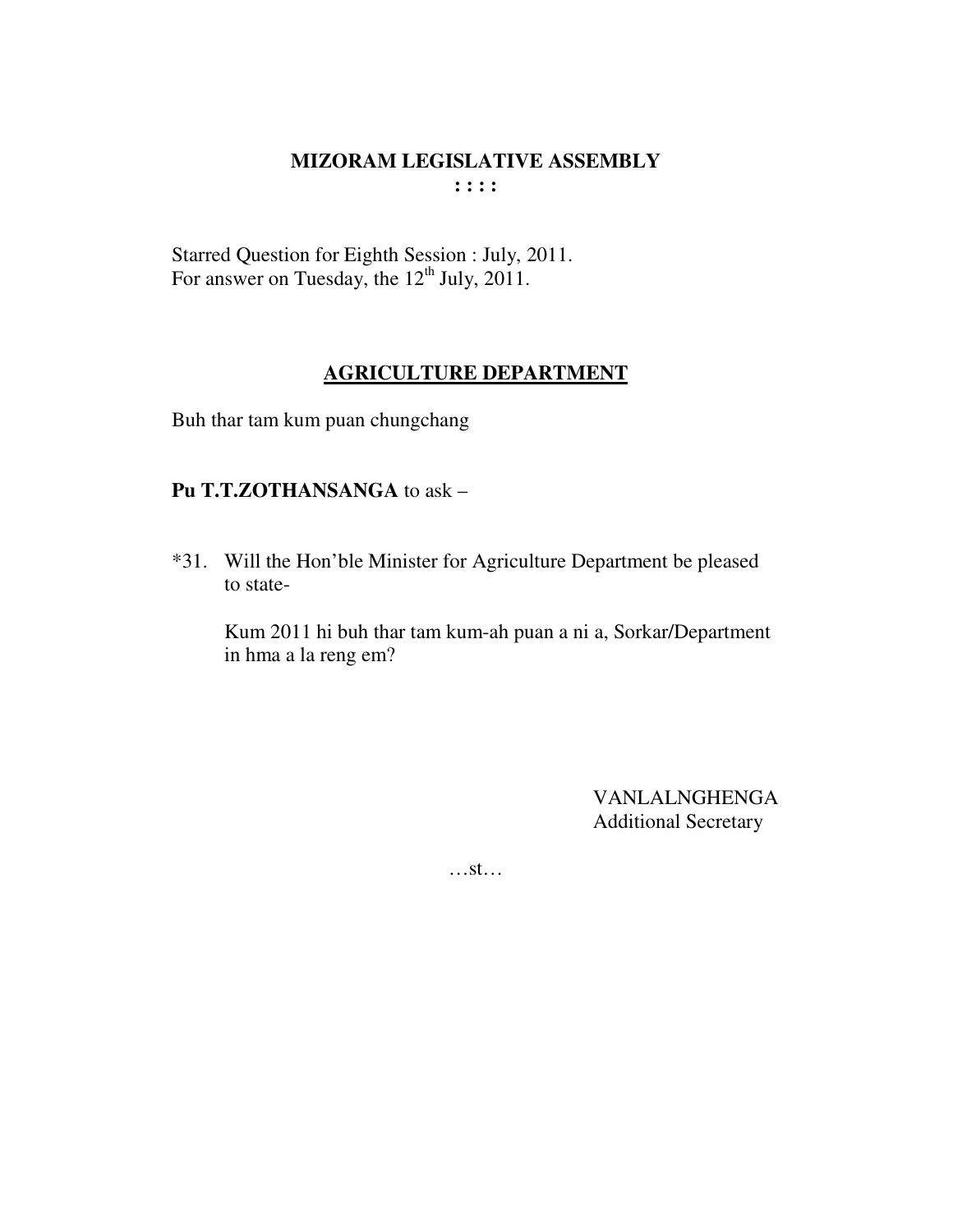**: : : :** 

Starred Question for Eighth Session : July, 2011. For answer on Tuesday, the  $12^{th}$  July,  $2011$ .

## **AGRICULTURE DEPARTMENT**

NLUP sum sem etc. chungchang

#### **Pu. C. RAMHLUNA** to ask –

- \*32 Will the Hon'ble Minister for Agriculture Department be pleased to state
	- a) NLUP sum hi chhungkaw engzatahnge sem chhuah tawh a nih? District wise in.
	- b) NLUP sum hi Sorkar hnathawkte hian an dawng ve tur a ni em? Dawng lo awm ta se engtia tih chi nge ni ang?
	- c)  $1<sup>st</sup>$  instalment NLUP sum dawngtute hian an dawn chhan ang hian an thawk nge thawk lo tih hi en chian a ni tawh em?
	- d) An lo en dik tawh anih chuan Sorkar hian tun chenah hian a lungawithlak a ti em?

VANLALNGHENGA Additional Secretary

…st…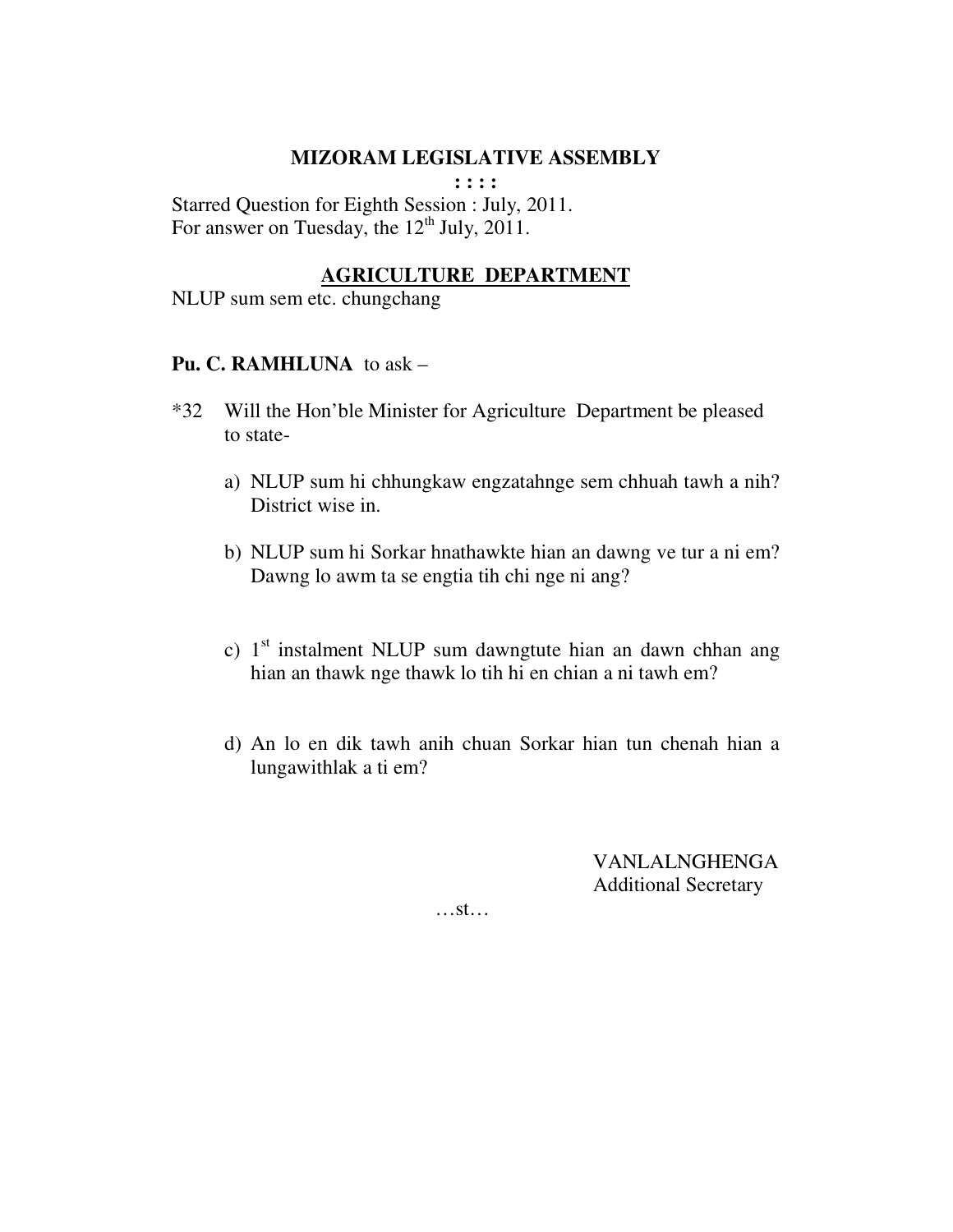**: : :** 

Starred Question for Eighth Session : July, 2011 For answer on Tuesday, the  $12<sup>th</sup>$  July, 2011

# **AGRICULTURE DEPARTMENT**

Power Tiller leh Tractor sem chungchang -

# **Pu T.T. ZOTHANSANGA** to ask -

- \*33. Will the Hon'ble Minister for Agriculture Department be pleased to State –
	- (a) Kum 2010-2011 chhung khan Agriculture Department-a Farm Mechanisation hnuaiah Power Tiller leh Tractor engzat nge sem chhuah anih ?
	- (b) Kum 2011-2012 atan Department in pek chhuah leh a tum em ?

 VANLALNGHENGA Additional Secretary.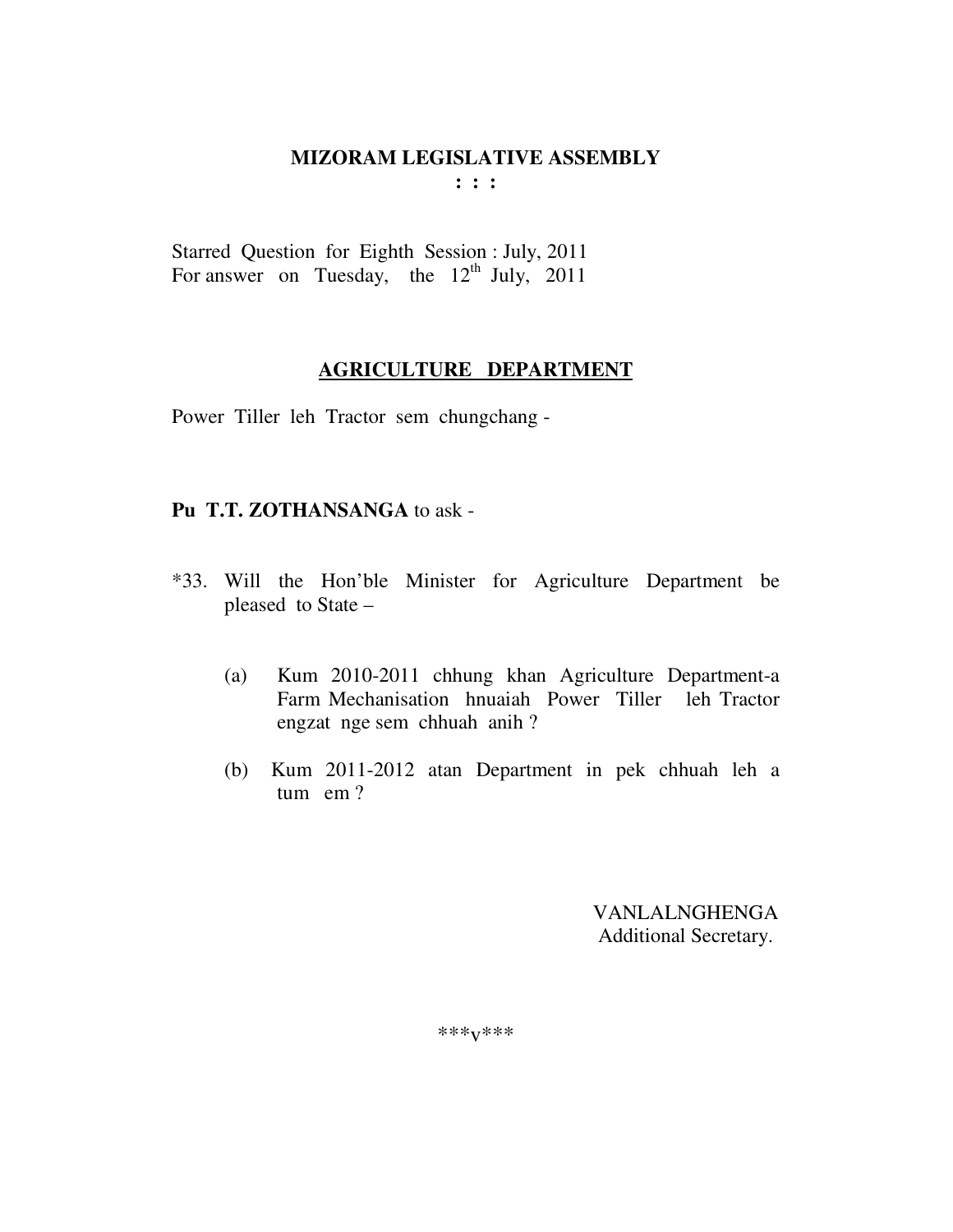Starred Question for Eighth Session : July, 2011 For answer on Tuesday, the  $12<sup>th</sup>$  July, 2011

## **AGRICULTURE DEPARTMENT**

Quality Control Laboratory Centre sak chungchang -

## **Pu C. RAMHLUNA** to ask –

- \*34. Will the Hon'ble Minister for Agriculture Department be pleased to state –
	- (a) NLUP hnuaiah hian Quality Control Laboratory Centre, Aizawl ah hian sak a ni tawh em ?
	- (a) A nih tawh chuan engzat man tur nge ? Engzatnge sanction ni tawh ?
	- (c) Eng atana hman tur nge ni ang ?

 VANLALNGHENGA Additional Secretary.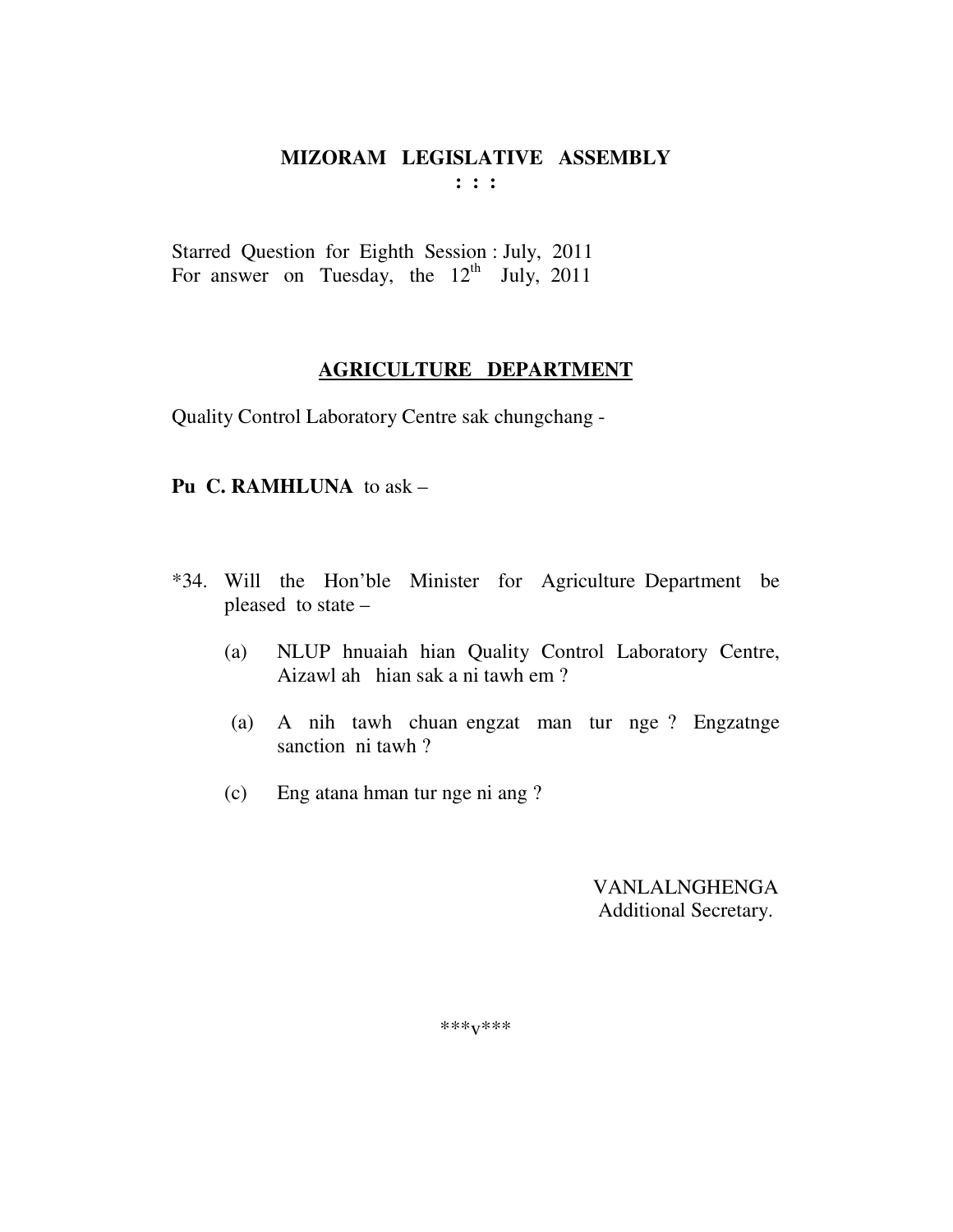Starred Question for Eighth Session : July, 2011. For answer on Tuesday the  $12^{th}$  July, 2011.

# **SCHOOL EDUCATION DEPARTMENT**

Headmaster neilo chungchang

# Pu B. LALTHLENGLIANA to ask -

\*35. Will the Hon'ble Minister for School Education Department be pleased to state -

Middle School leh High School-a Headmaster hun rei tak atanga nei lo te hi Sorkarin engtinnge hma a lak ?

> **VANLALNGHENGA** Additional Secretary.

 $\dots h\dots$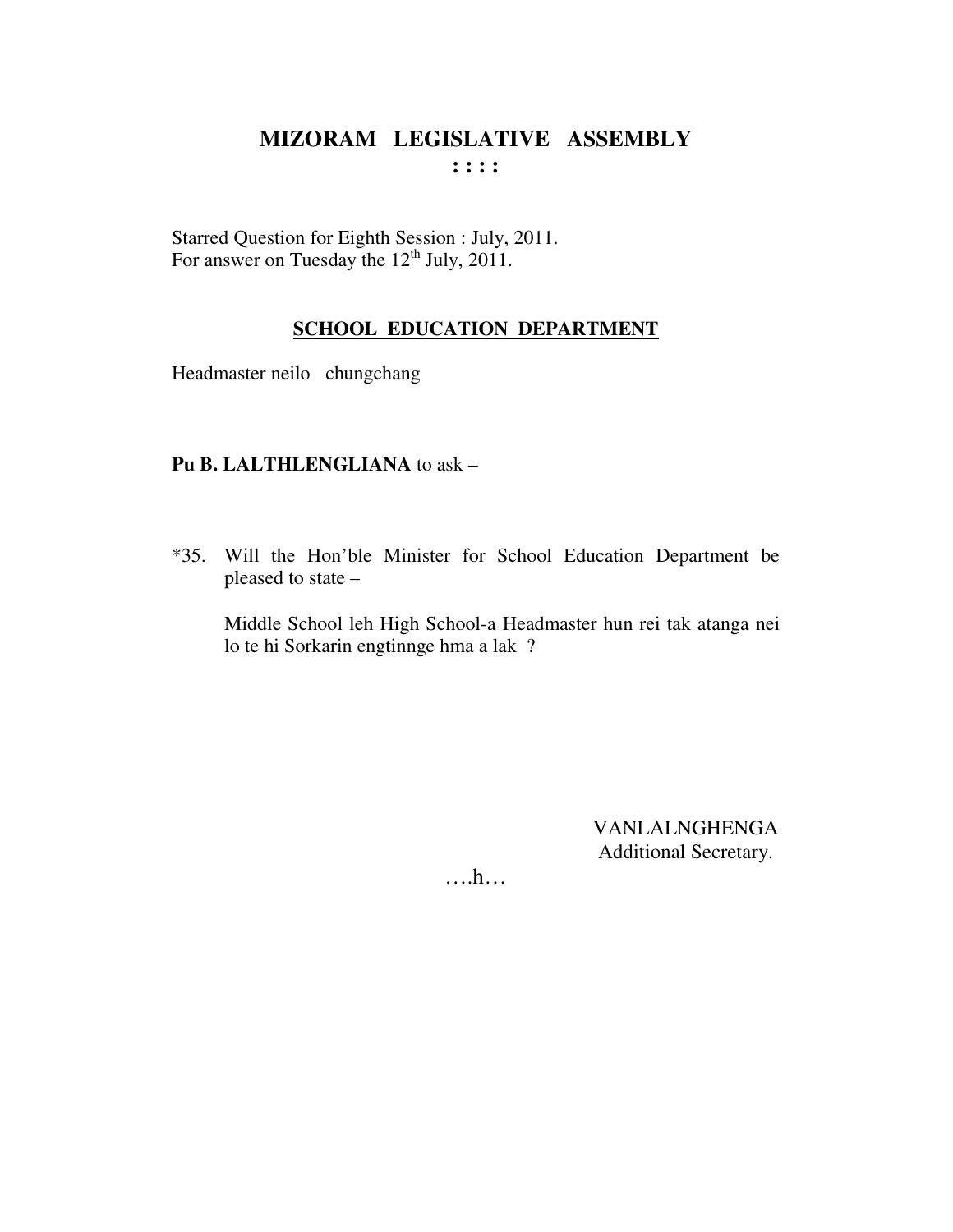Starred Question for Eighth Session : July, 2011. For answer on Tuesday, the  $12^{th}$  July, 2011.

## **SCHOOL EDUCATION DEPARTMENT**

RMSA hna lak buai chungchang.

# **Pu B. LALTHLENGLIANA** to ask -

\*36. Will the Hon'ble Minister for School Education Department be pleased to state –

RMSA hna lak buai kha engchen nge hma lak a nih tawh ?

 VANLALNGHENGA Additional Secretary

\*\*m\*\*